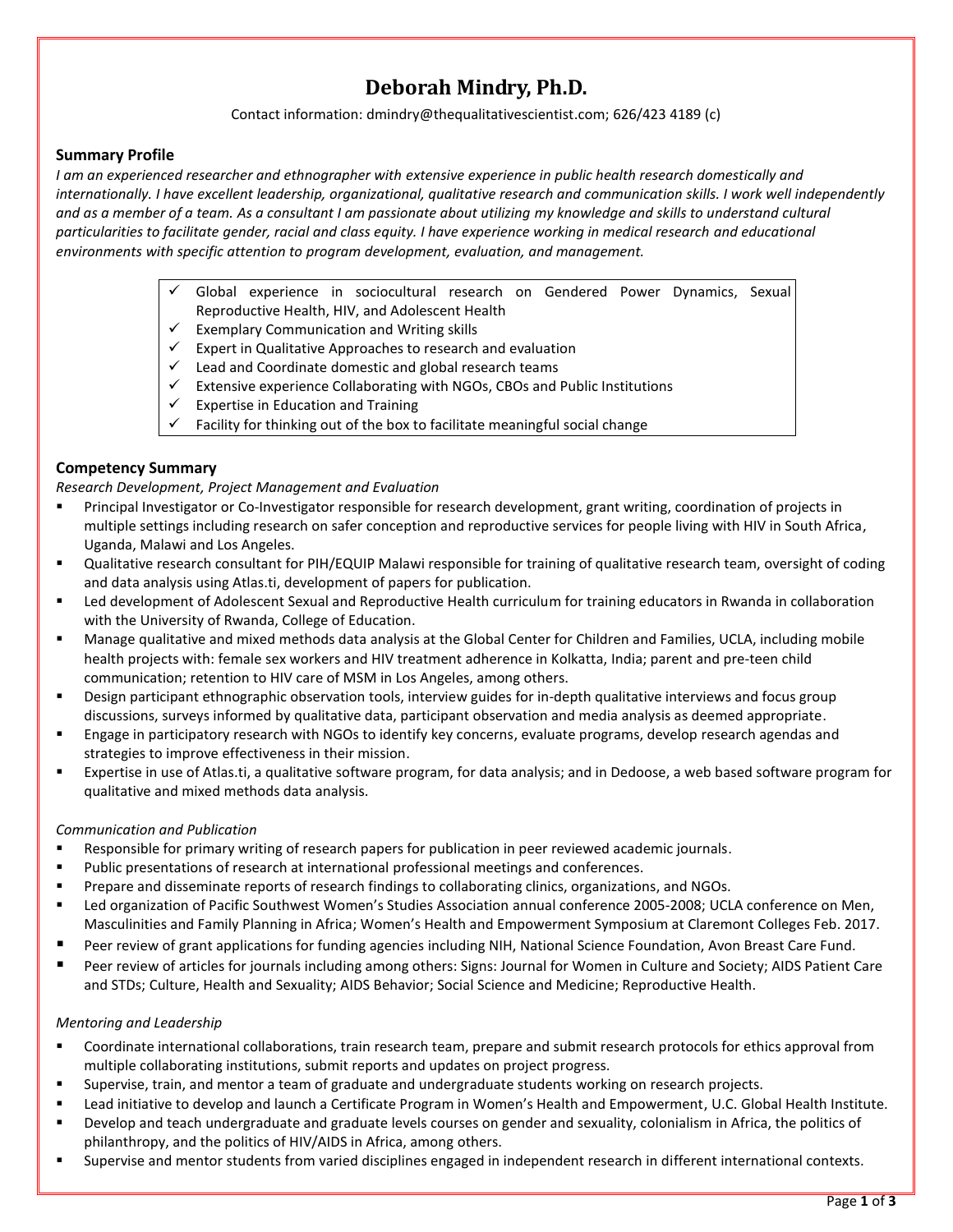#### **Professional Employment**

| Research Anthropologist                | Cer  |
|----------------------------------------|------|
| <b>Qualitative Research Consultant</b> | PІH  |
| Consultant                             | UCI  |
| <b>Fogarty Research Fellow</b>         | UС   |
| <b>Visiting Professor</b>              | Cla  |
| Global Aids Research Fellow            | Pro  |
| <b>Adjunct Assistant Professor</b>     | Occ  |
| <b>Consultant - Program Evaluation</b> | "Bc  |
| <b>Adjunct Assistant Professor</b>     | Pitz |
| <b>Professional Appointments</b>       |      |
| Visiting Scholar                       | Inte |
| Co-Chair, Education Committee          | Wa   |
|                                        |      |

Research Anthropologist Anthropologist *Center for Social Medicine and April* 2011-2018 Qualitative Research Consultant *PIH/EQUIP Malawi,* Lilongwe, April 2017 – June 2018 Consultant *UCLA African Studies Center, Women's Leadership Program, Rwanda,* January-June 2015 Global Health Institute, Women's Health and Empowerment CoE, April- October 2011 remont Graduate University, Claremont, CA, January – May 2011 gram in Global Health, UCLA, Los Angeles, CA, April 2008 – March 2011 idental College, Los Angeles, CA, August 2000 – December 2006 by, Let's Wait," Teen Parenthood Prevention, Pasadena, CA, May 2000 – Sept. 2001 er College, Claremont, CA, January – June 1999

Visiting Scholar *Intercollegiate Feminist Center,* Claremont Colleges, CA, Sept 2016-June 2017 men's Health and Empowerment CoE, UC Global Health Institute, 2010 - 2015 Editorial Board Member *Critical Investigations into Humanitarianism in Africa blog,* UC Irvine Center for Global Peace and Conflict Studies [\(http://www.cihablog.com/about/\)](http://www.cihablog.com/about/), 2009 - present Co-Chair *Men, Masculinities and Family Planning in Africa conference*, UCLA African Studies and Bixby Population and Reproductive Health Program, October 14-15, 2010 Research Scholar *Center for the Study of Women*, UCLA, September 2007 – June 2008 Chair, Planning Committee *PSWSA (Pacific Southwest Women's Studies Association) conference*, 2005 - 2008

**Education** Ph.D. Social Relations (Anthropology and Sociology), University of California, Irvine, 1999

M.A. Social Relations, University of California, Irvine, 1995 B. A. Honors. Psychology, University of Natal, Durban, South Africa, 1984 H.E.D. Higher Education Diploma, University of Natal, Durban, South Africa, 1983 B. A. Psychology and Theater Arts, University of Natal, Durban, South Africa, 1981

#### **Selected Research Experience**

*R21 NICHD: Determinants of safer conception strategies among HIV clients in Uganda* 2012 - present *R01 NICHD: Our Choice: Delivering comprehensive family planning and safer conception services to PLHIV in Uganda* PI: Glenn Wagner (Rand) and Rhoda Wanyenze (Makerere U.) Role: Co-Investigator leading qualitative research design and analysis.

*UCOP ILTI: Women's Health Gender and Empowerment online course development* April - present PI: Dele Ogunesitan (UCI) and Ndola Prata (UCB) Role: Online course development for delivery of online course to UCB and UCI undergraduate students in Spring 2019.

*(USAID/PEPFAR): Test and Start Evaluation* April-June 2018 PI: Risa Hoffman (UCLA, PIH/EQUIP Malawi) Role: Qualitative Research Consultant Lead qualitative data analysis from three studies, assist in writing papers for publication, train and mentor qualitative research team.

*HED/USAID Grant for Educational Project in Rwanda, Women's Leadership Program* Jan-June 2015 PI: Francoise Lionnet (UCLA); Alfred Otara (U. Rwanda College of Education) Role: Consultant leading development of teacher training curriculum for Adolescent Sexual and Reproductive Health for U. Rwanda, College of Education in collaboration with in country partners.

*Fertility desires and intentions and family planning in Malawi* 2011 – 2013

PI: Dr. Risa Hoffman, PI (UCLA)

Role: Co-Investigator leading qualitative research design and analysis.

Research examining healthcare provider as well as HIV positive men's and women's experiences and knowledge regarding reproductive health services and safer conception services for people living with HIV at two clinic sites in Lilongwe and Nkhoma.

*NIH Delivering assisted reproductive health services to PLHIV in South Africa, phase 2* 2011-2013 Role: PI

Co-Investigator: Dr. Pranitha Maharaj, University of KwaZulu-Natal, South Africa.

Focus in this phase of the research is on health care provider perspectives and experiences on providing reproductive health services